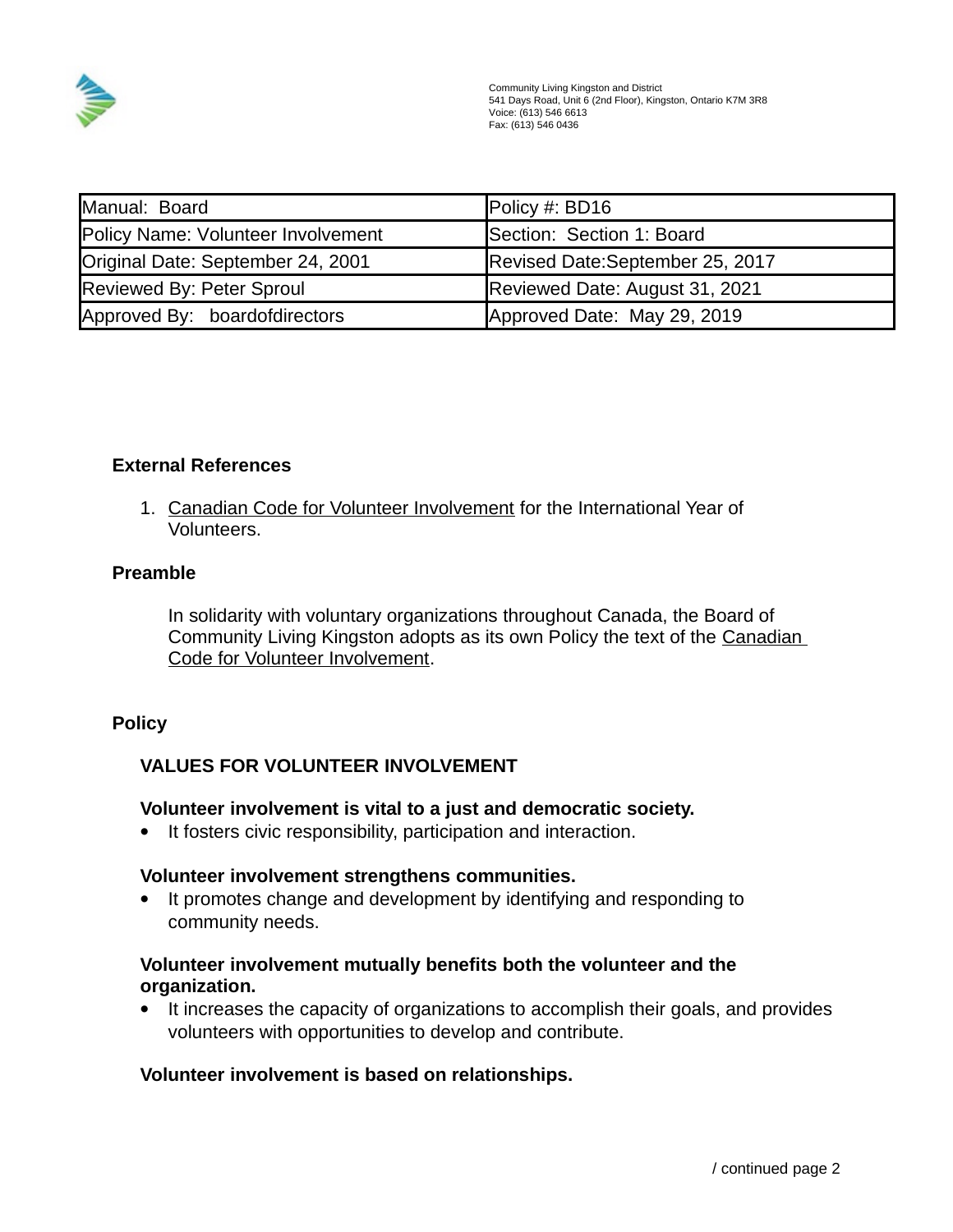

| Manual: Board                      | Policy #: BD16                  |
|------------------------------------|---------------------------------|
| Policy Name: Volunteer Involvement | Section: Section 1: Board       |
| Original Date: September 24, 2001  | Revised Date:September 25, 2017 |
| <b>Reviewed By: Peter Sproul</b>   | Reviewed Date: August 31, 2021  |
| Approved By: boardofdirectors      | Approved Date: May 29, 2019     |

 Volunteers are expected to act with integrity and be respectful and responsive to others with whom they interact.

# **GUIDING PRINCIPLES FOR VOLUNTEER INVOLVEMENT**

# **Voluntary organizations recognize that volunteers are a vital human resource and will commit to the appropriate infrastructure to support volunteers.**

- The organization's practices ensure effective volunteer involvement.
- The organization commits to providing a safe and supportive environment for volunteers.

## **Volunteers make a commitment and are accountable to the organization.**

- Volunteers will act with respect for the beneficiaries and community.
- Volunteers will act responsibly and with integrity.

# **ORGANIZATION STANDARDS FOR VOLUNTEER INVOLVEMENT**

- The boards of directors and senior management acknowledge and support the vital role of volunteers in achieving the organization's purpose and mission. Board members, along with other volunteers as appropriate, will be reimbursed for expenses related to activities of governance for the organization. Those expenses must be approved in advance by the Board President and Executive Director and comply with applicable legislation including the Broader Public Service guidelines.
- Policies and procedures are adopted by the organization to provide a framework that defines and supports the involvement of volunteers.
- A qualified person is designated to be responsible for the volunteer program.